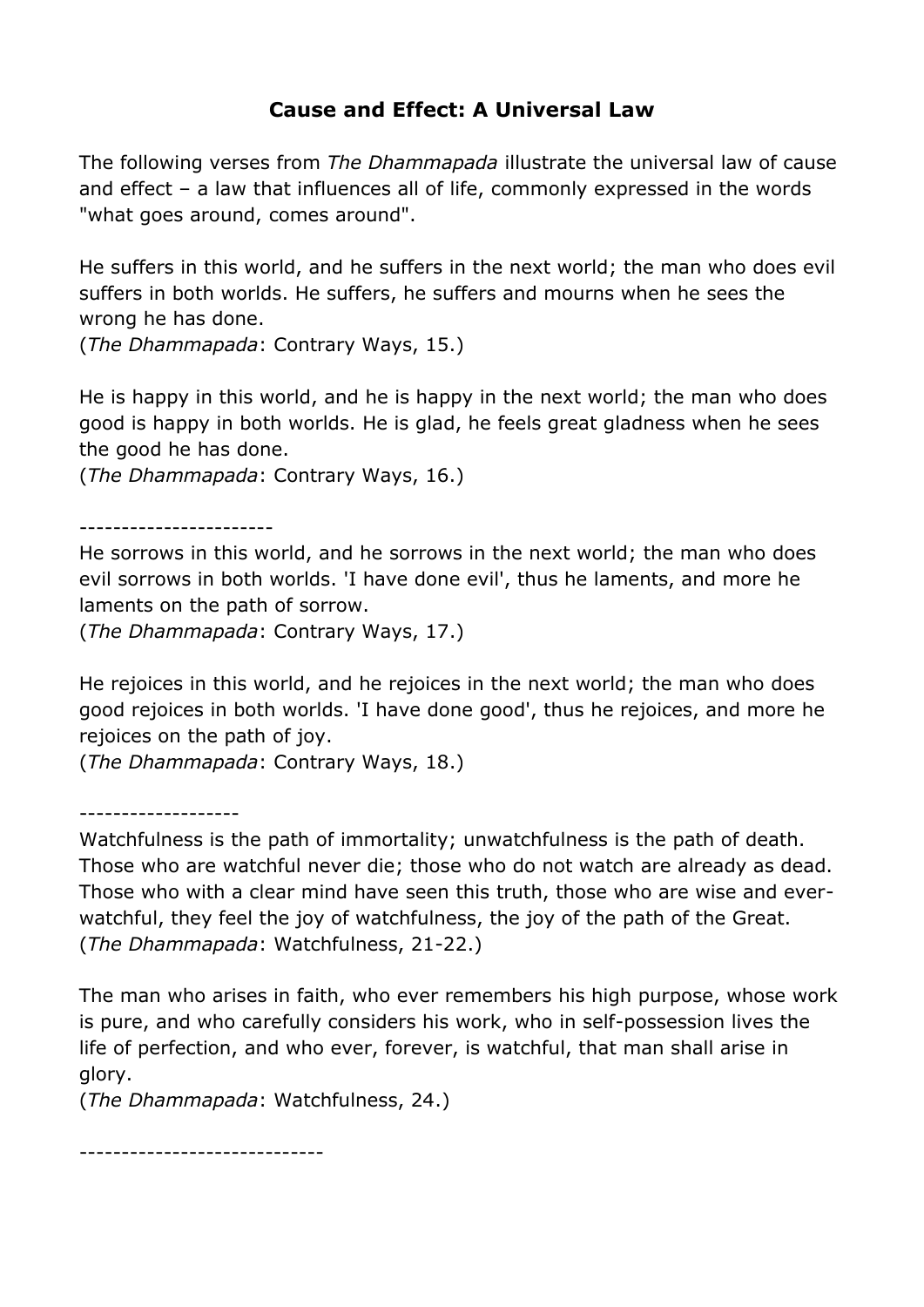Men who are foolish and ignorant are careless and never watchful; but the man who lives in watchfulness considers it his greatest treasure. (*The Dhammapada*: Watchfulness, 26.)

Watchful amongst the unwatchful, awake amongst those who sleep, the wise man like a swift horse runs his race, outrunning those who are slow. (*The Dhammapada*: Watchfulness, 29.)

-----------------------

'He insulted me, he hurt me, he defeated me, he robbed me.' Those who think such thoughts will not be free from hate. (*The Dhammapada*: Contrary Ways, 3.)

'He insulted me, he hurt me, he defeated me, he robbed me.' Those who think not such thoughts will be free from hate. (*The Dhammapada*: Contrary Ways, 3.)

--------------------------

The mind is fickle and flighty, it flies after fancies wherever it likes; it is difficult indeed to restrain. But it is a great good to control the mind; a mind selfcontrolled is a source of great joy.

(*The Dhammapada*: The Mind, 35.)

Invisible and subtle is the mind, and it flies after fancies wherever it likes; but let the wise man guard well his mind, for a mind well guarded is a source of great joy.

(*The Dhammapada*: The Mind, 36.)

------------------------

An enemy can hurt an enemy, and a man who hates can harm another man; but a man's own mind, if wrongly directed, can do him a far greater harm. (*The Dhammapada*: The Mind, 42.)

A father or a mother, or a relative, can indeed do good to a man; but his own right-directed mind can do to him a far greater good. (*The Dhammapada*: The Mind, 43.)

------------------------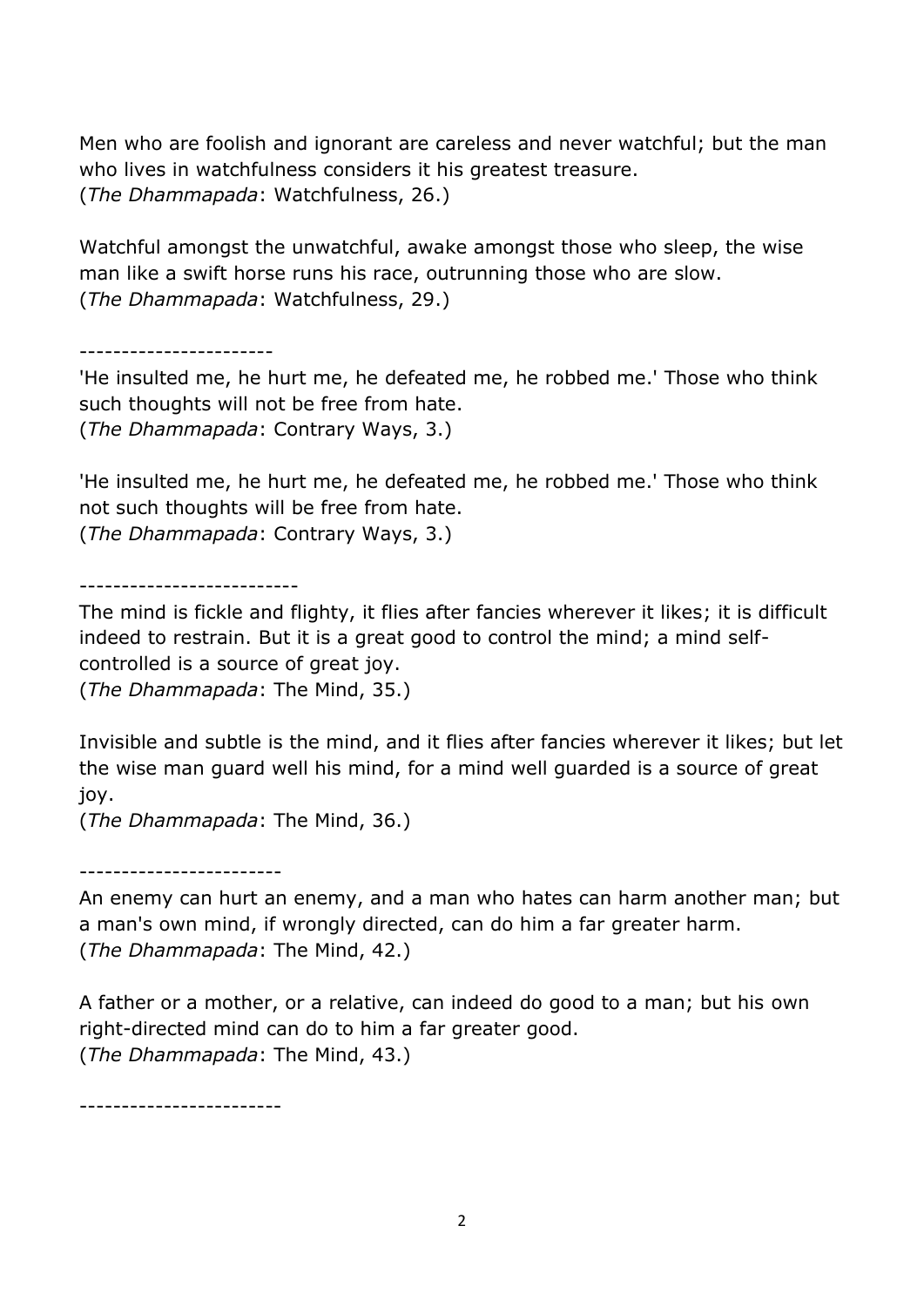For that deed is not well done when being done one has to repent, and when one must reap with tears the bitter fruits of the wrong deed. (*The Dhammapada*: The Fool, 67.)

But the deed is indeed well done when being done one has not to repent, and when one can reap with joy the sweet fruits of the right deed. (*The Dhammapada*: The Fool, 68.)

-----------------------------

The wrong action seems sweet to the fool until the reaction comes and brings pain, and the bitter fruits of wrong deeds have then to be eaten by the fool. (*The Dhammapada*: The Fool, 69.)

A wrong action may not bring its reaction at once, even as fresh milk turns not sour at once; like a smouldering fire concealed under ashes it consumes the wrongdoer, the fool.

(*The Dhammapada*: The Fool, 71.)

------------------------

If a man does something wrong, let him not do it again and again. Let him not find pleasure in his sin. Painful is the accumulation of wrongdoings. (*The Dhammapada*: Good and Evil, 117.)

If a man does something good, let him do it again and again. Let him find joy in his good work. Joyful is the accumulation of good work. (*The Dhammapada*: Good and Evil, 118.)

------------------------

A man may find pleasure in evil as long as his evil has not given fruit; but when the fruit of evil comes then that man finds evil indeed. (*The Dhammapada*: Good and Evil, 119.)

A man may find pain in doing good as long as his good has not given fruit; but when the fruit of good comes then that man finds good indeed. (*The Dhammapada*: Good and Evil, 120.)

----------------------

(*The Dhammapada*: Good and Evil, 124.)

As a man who has no wound on his hand cannot be hurt by the poison he may carry in his hand, since poison hurts not where there is no wound, the man who has no evil cannot be hurt by evil.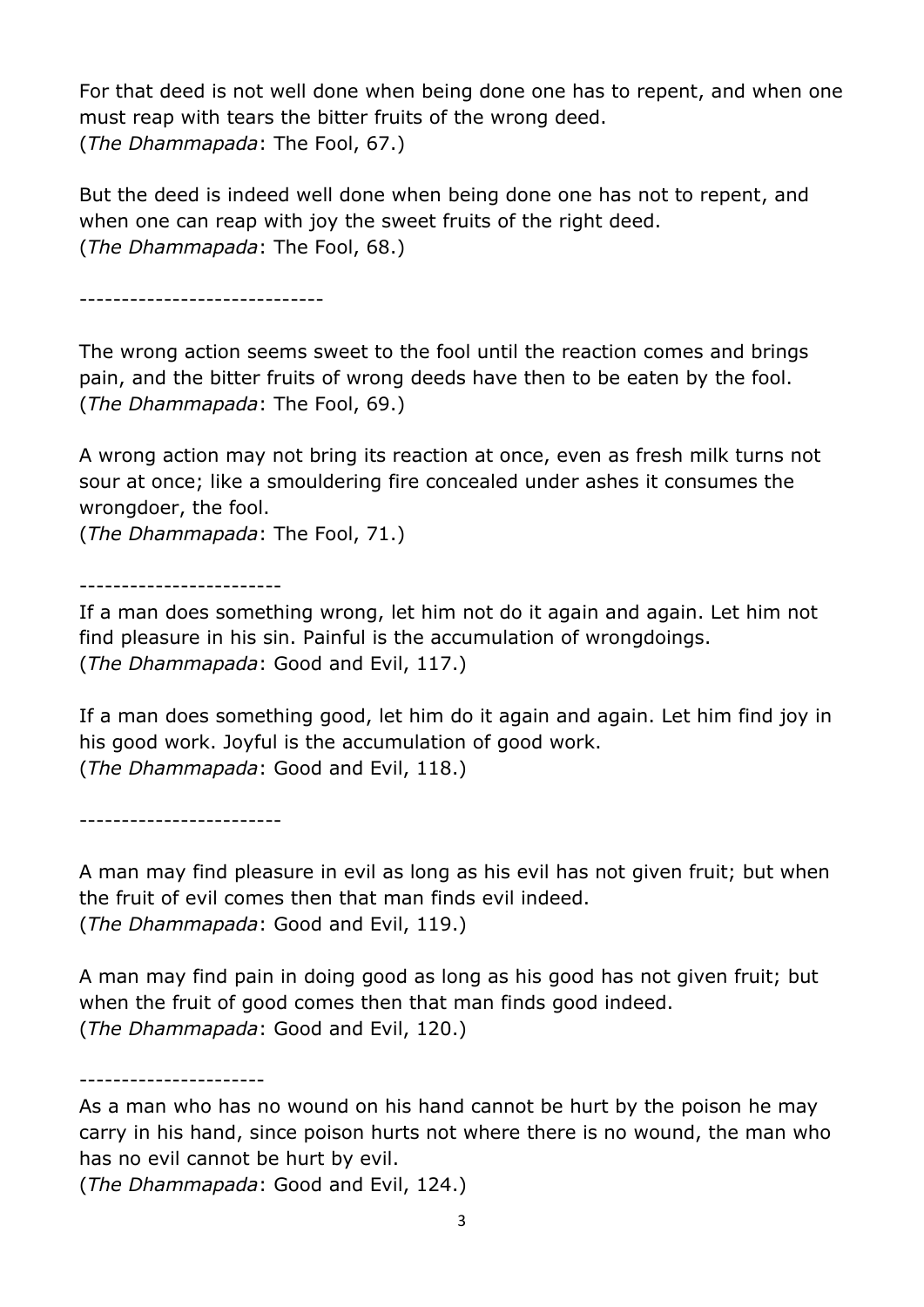The fool who does evil to a man who is good, to a man who is pure and free from sin, the evil returns to him like dust thrown against the wind. (*The Dhammapada*: Good and Evil, 125.)

---------------------------

Neither in the sky, nor deep in the ocean, nor in a mountain-cave, nor anywhere, can a man be free from the evil he has done. (*The Dhammapada*: Good and Evil, 127.)

Let a man avoid the dangers of evil even as a merchant carrying much wealth, but with a small escort, avoids the dangers of the road, or as a man who loves his life avoids the drinking of poison.

(*The Dhammapada*: Good and Evil, 123.)

--------------------------

He who for the sake of happiness does not hurt others who also want happiness, shall hereafter find happiness.

(*The Dhammapada*: Life, 132.)

Never speak harsh words, for once spoken they may return to you. Angry words are painful and there may be blows for blows.

(*The Dhammapada*: Life, 133.)

-------------------------

When a fool does evil work, he forgets that he is lighting a fire wherein he must burn one day.

(*The Dhammapada*: Life, 136.)

Is there in this world a man so noble that he ever avoids all blame, even as a noble horse avoids the touch of the whip? (*The Dhammapada*: Life, 143.)

------------------------

Only a man himself can be the master of himself; who else from outside could be his master? When the Master and servant are one, then there is true help and self-possession.

(*The Dhammapada*: Self-Possession, 160.)

Any wrong or evil a man does, is born in himself and is caused by himself; and this crushes the foolish man as a hard stone grinds the weaker stone. (*The Dhammapada*: Self-Possession, 161.)

-----------------------